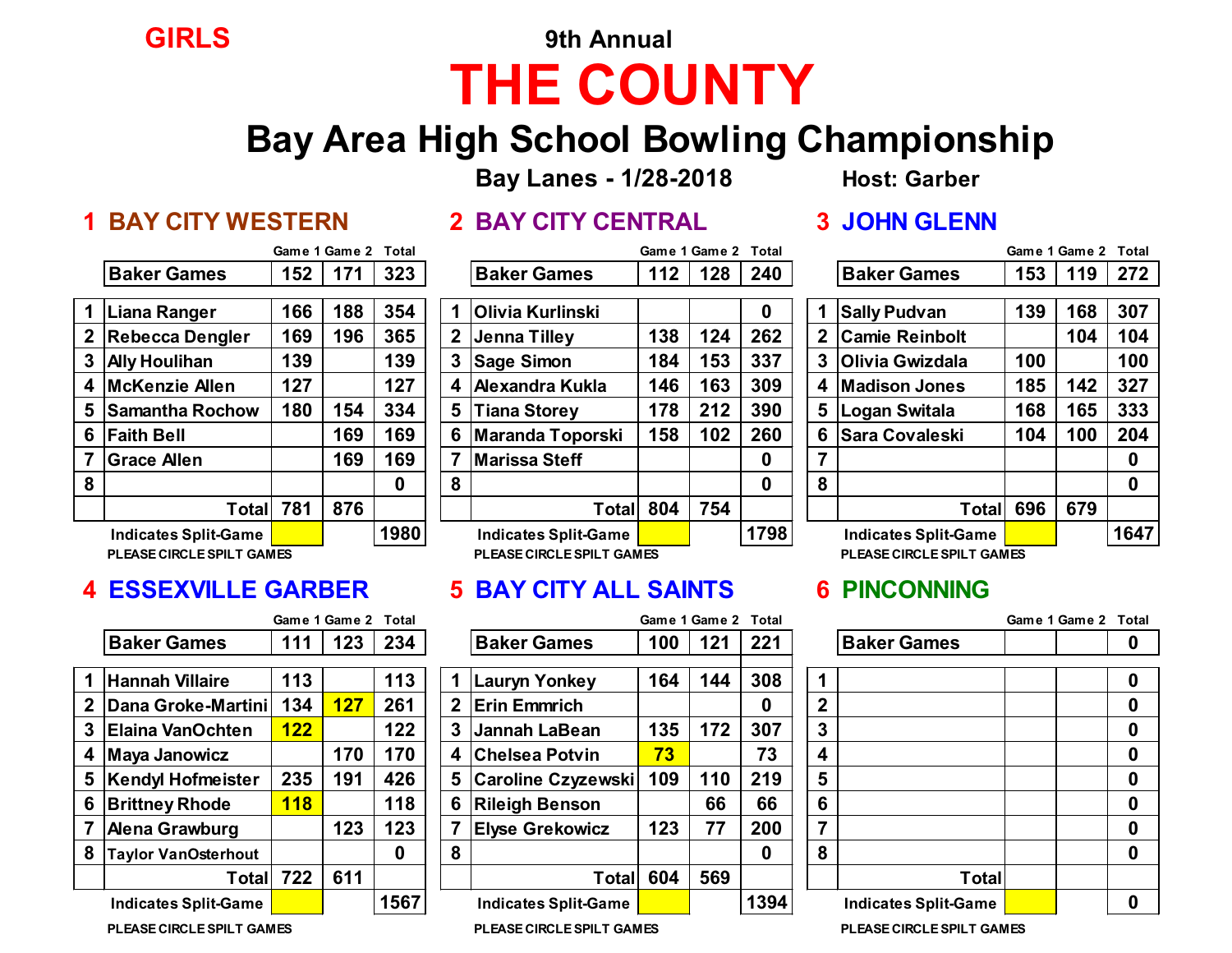**BOYS 9th Annual**

# **THE COUNTY**

### **Bay Area High School Bowling Championship**

**Bay Lanes - 1/28-2018 Host: Garber**

### **1 BAY CITY WESTERN 2 JOHN GLENN 3 BAY CITY CENTRAL**

|                  |                             |     | Game 1 Game 2 | Total |
|------------------|-----------------------------|-----|---------------|-------|
|                  | <b>Baker Games</b>          | 171 | 168           | 339   |
|                  | <b>Desmond Malusi</b>       | 204 | 176           | 380   |
| $\boldsymbol{2}$ | <b>Brady Dodick</b>         |     | 158           | 158   |
| 3                | <b>Jackson Ellis</b>        | 189 | 172           | 361   |
| 4                | lLevi Kiefer                | 162 | 171           | 333   |
| 5                | <b>Ryan Blanchard</b>       | 207 | 237           | 444   |
| 6                | <b>Kyle Shorkey</b>         | 143 |               | 143   |
| 7                |                             |     |               | 0     |
| 8                |                             |     |               | 0     |
|                  | <b>Total</b>                | 905 | 914           |       |
|                  | <b>Indicates Split-Game</b> |     |               | 2158  |

|     |                             | Game 1 Game 2 |     | Total |   |                           |     | Game 1 Game 2 Total |      |   |                           |     | Game 1 Game 2 Total |     |
|-----|-----------------------------|---------------|-----|-------|---|---------------------------|-----|---------------------|------|---|---------------------------|-----|---------------------|-----|
|     | <b>Baker Games</b>          | 171           | 168 | 339   |   | <b>Baker Games</b>        | 131 | 187                 | 318  |   | <b>Baker Games</b>        | 170 | 171                 | 341 |
|     |                             |               |     |       |   |                           |     |                     |      |   |                           |     |                     |     |
|     | Desmond Malusi              | 204           | 176 | 380   |   | <b>Brandon Freese</b>     | 128 | 157                 | 285  |   | Jeff Doyen                |     |                     | 0   |
|     | <b>Brady Dodick</b>         |               | 158 | 158   | 2 | l Brendan Grifka          | 165 |                     | 165  |   | <b>Dan Elder</b>          |     | 133                 | 133 |
| 3 I | <b>Jackson Ellis</b>        | 189           | 172 | 361   |   | 3 Ashton Huckins          |     | 165                 | 165  | 3 | <b>Dylan Jones</b>        | 188 | 224                 | 412 |
| 4   | Levi Kiefer                 | 162           | 171 | 333   |   | 4 Nicholas Stewart        | 186 | 197                 | 383  |   | <b>Brendan Kilmer</b>     | 143 | 220                 | 363 |
|     | 5 Ryan Blanchard            | 207           | 237 | 444   |   | 5 Chris Clark             | 230 | 213                 | 443  | 5 | <b>Destyn Pinnow</b>      |     |                     | 0   |
|     | 6 Kyle Shorkey              | 143           |     | 143   |   | 6 Ethan Swincicki         | 141 | 160                 | 301  | 6 | <b>Scott Renbish</b>      | 186 | 132                 | 318 |
|     |                             |               |     | 0     |   | <b>Sean McKee</b>         |     |                     | 0    |   | <b>Ashton Storey</b>      | 134 | 124                 | 258 |
| 8   |                             |               |     | 0     | 8 | <b>Ethan Laskey</b>       |     |                     | 0    |   | Joseph Lewandowski        | 108 |                     | 108 |
|     | Total                       | 905           | 914 |       |   | Total                     | 850 | 892                 |      |   | Total                     | 759 | 833                 |     |
|     | <b>Indicates Split-Game</b> |               |     | 2158  |   | Indicates Split-Game      |     |                     | 2060 |   | Indicates Split-Game      |     |                     | 193 |
|     | PLEASE CIRCLE SPILT GAMES   |               |     |       |   | PLEASE CIRCLE SPILT GAMES |     |                     |      |   | PLEASE CIRCLE SPILT GAMES |     |                     |     |

### **4 ESSEXVILLE GARBER 5 BAY CITY ALL SAINTS 6 PINCONNING**

|                |                             |           | Game 1 Game 2 Total |      |   |                             |     | Game 1 Game 2 Total |      |     |                             | Game 1 Game 2 Tot |  |
|----------------|-----------------------------|-----------|---------------------|------|---|-----------------------------|-----|---------------------|------|-----|-----------------------------|-------------------|--|
|                | <b>Baker Games</b>          | 117       | 129                 | 246  |   | <b>Baker Games</b>          | 148 | 103                 | 251  |     | <b>Baker Games</b>          |                   |  |
|                | <b>James Forbing</b>        | 143       | 185                 | 328  |   | <b>Lorenzo Ramirez</b>      | 129 | 117                 | 246  |     | <b>Tyler Brown</b>          |                   |  |
|                | <b>Jakeb Hoffman</b>        | 168       | 139                 | 307  |   | Joquain Ramirez             |     |                     | 0    |     | <b>Domaniq Worden</b>       |                   |  |
| 3 <sup>1</sup> | <b>Andrew Painter</b>       | 244       | 148                 | 392  |   | Jacob Don                   | 127 | 99                  | 226  | 3   | <b>Anthony Worden</b>       |                   |  |
| $\sim$         | Joshua Tacey                | 158       | 186                 | 344  | 4 | <b>Ben Hale</b>             | 107 | 85                  | 192  | 4 I | <b>Tyler Richter</b>        |                   |  |
|                | 5   Braedyn Hofmeister      | 163       |                     | 163  |   | <b>Matt Ratajczak</b>       | 154 | 131                 | 285  | 5   | <b>Gage Keim</b>            |                   |  |
|                | 6   Brendon Grawburg        |           |                     | 0    | 6 | <b>Joe Singh</b>            | 83  | 81                  | 164  | 6   | <b>Hunter Bublitz</b>       |                   |  |
|                | Zacj Moore                  |           |                     | 0    |   |                             |     |                     | 0    |     | <b>Brendan Bublitz</b>      |                   |  |
|                | 8 Nick Brody                |           | 151                 | 151  | 8 |                             |     |                     | 0    | 8   | <b>Dayton Kowalczyk</b>     |                   |  |
|                |                             | Total 876 | 809                 |      |   | Total                       | 600 | 513                 |      |     | Total                       |                   |  |
|                | <b>Indicates Split-Game</b> |           |                     | 1931 |   | <b>Indicates Split-Game</b> |     |                     | 1364 |     | <b>Indicates Split-Game</b> |                   |  |

|                                     |            | Game 1 Game 2 Total |          |   |                           |     | Game 1 Game 2 Total |          |                |                                  | Game 1 Game 2 Total |             |
|-------------------------------------|------------|---------------------|----------|---|---------------------------|-----|---------------------|----------|----------------|----------------------------------|---------------------|-------------|
| <b>Baker Games</b>                  | 117        | 129                 | 246      |   | <b>Baker Games</b>        | 148 | 103                 | 251      |                | <b>Baker Games</b>               |                     | 0           |
|                                     |            |                     |          |   |                           |     |                     |          |                |                                  |                     |             |
| <b>James Forbing</b>                | 143        | 185                 | 328      |   | <b>Lorenzo Ramirez</b>    | 129 | 117                 | 246      |                | <b>Tyler Brown</b>               |                     | $\mathbf 0$ |
| Jakeb Hoffman                       | 168        | 139                 | 307      |   | <b>Joquain Ramirez</b>    |     |                     | 0        |                | <b>Domaniq Worden</b>            |                     | $\bf{0}$    |
| <b>Andrew Painter</b>               | 244        | 148                 | 392      |   | 3 Jacob Don               | 127 | 99                  | 226      | 3              | <b>Anthony Worden</b>            |                     | $\bf{0}$    |
| Joshua Tacey                        | 158        | 186                 | 344      |   | 4 Ben Hale                | 107 | 85                  | 192      | 4'             | Tyler Richter                    |                     | 0           |
| Braedyn Hofmeister <mark> </mark>   | <b>163</b> |                     | 163      | 5 | <b>Matt Ratajczak</b>     | 154 | 131                 | 285      | 5              | <b>Gage Keim</b>                 |                     | $\mathbf 0$ |
| Brendon Grawburg                    |            |                     | $\bf{0}$ |   | Joe Singh                 | 83  | 81                  | 164      | 6 <sup>1</sup> | <b>Hunter Bublitz</b>            |                     | $\mathbf 0$ |
| Zacj Moore                          |            |                     | 0        |   |                           |     |                     | 0        |                | <b>Brendan Bublitz</b>           |                     | $\bf{0}$    |
| <b>Nick Brody</b>                   |            | 151                 | 151      | 8 |                           |     |                     | $\bf{0}$ | 8              | <b>Dayton Kowalczyk</b>          |                     | $\bf{0}$    |
|                                     | Total 876  | 809                 |          |   | Total                     | 600 | 513                 |          |                | Total                            |                     |             |
| <b>Indicates Split-Game</b>         |            |                     | 1931     |   | Indicates Split-Game      |     |                     | 1364     |                | Indicates Split-Game             |                     | $\bf{0}$    |
| <u>DI EA OF OIDOI E ODILT OANEC</u> |            |                     |          |   | BLEASE SIBOLE SBUIT SAMES |     |                     |          |                | <u>DLEACE GIDOLE CDU T CANEC</u> |                     |             |

|             |                             |     | Game 1 Game 2 | Total |
|-------------|-----------------------------|-----|---------------|-------|
|             | <b>Baker Games</b>          | 170 | 171           | 341   |
| 1           | <b>Jeff Doyen</b>           |     |               | Ω     |
| $\mathbf 2$ | <b>Dan Elder</b>            |     | 133           | 133   |
| 3           | <b>Dylan Jones</b>          | 188 | 224           | 412   |
| 4           | <b>Brendan Kilmer</b>       | 143 | 220           | 363   |
| 5           | <b>Destyn Pinnow</b>        |     |               | 0     |
| 6           | <b>Scott Renbish</b>        | 186 | 132           | 318   |
| 7           | <b>Ashton Storey</b>        | 134 | 124           | 258   |
| 8           | Joseph Lewandowski          | 108 |               | 108   |
|             | Total                       | 759 | 833           |       |
|             | <b>Indicates Split-Game</b> |     |               | 1933  |
|             | PLEASE CIRCLE SPILT GAMES   |     |               |       |

|             |                             | Game 1 Game 2 Total |   |
|-------------|-----------------------------|---------------------|---|
|             | <b>Baker Games</b>          |                     | O |
|             |                             |                     |   |
|             | <b>Tyler Brown</b>          |                     | 0 |
| $\mathbf 2$ | <b>Domaniq Worden</b>       |                     | 0 |
| 3           | <b>Anthony Worden</b>       |                     | 0 |
| 4           | <b>Tyler Richter</b>        |                     | 0 |
| 5           | <b>Gage Keim</b>            |                     | 0 |
| 6           | <b>Hunter Bublitz</b>       |                     | 0 |
| 7           | <b>Brendan Bublitz</b>      |                     | 0 |
| 8           | <b>Dayton Kowalczyk</b>     |                     | 0 |
|             | Total                       |                     |   |
|             | <b>Indicates Split-Game</b> |                     |   |
|             | PLEASE CIRCLE SPILT GAMES   |                     |   |

**PLEASE CIRCLESPILT GAMES PLEASE CIRCLESPILT GAMES PLEASE CIRCLESPILT GAMES**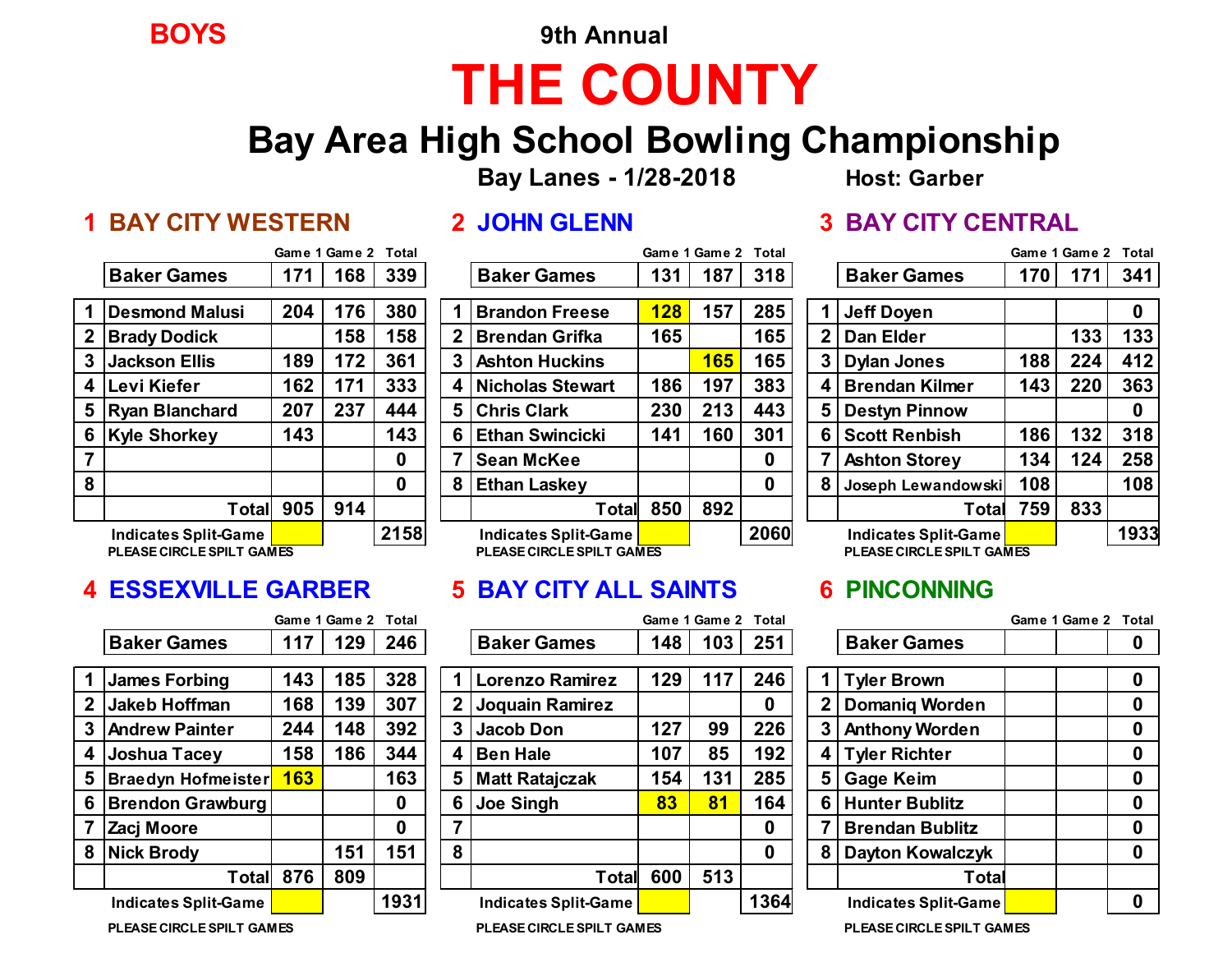**9th Annual**

# **THE COUNTY**

### **Bay Area High School Bowling Championship**

**Bay Lanes - 1/28/2018**

## **GIRLS SEMI FINALS**

|                                    | <b>LANE SEED</b>                 |                          |         |  |     |  |  |  |
|------------------------------------|----------------------------------|--------------------------|---------|--|-----|--|--|--|
| 21                                 | #1<br><b>SEED</b>                | <b>Bay City Western</b>  | 147 162 |  | 309 |  |  |  |
| $22 \,$                            | #4                               | <b>Essexville Garber</b> | 174 160 |  | 334 |  |  |  |
| 17                                 | <b>SEED</b><br>#2<br><b>SEED</b> | <b>Bay City Central</b>  | 133 146 |  | 279 |  |  |  |
| 18                                 | #3                               | John Glenn               | 137 124 |  | 261 |  |  |  |
| <b>GIRLS CHAMPIONSHIP FINALS</b>   |                                  |                          |         |  |     |  |  |  |
|                                    | <b>SEED</b>                      |                          |         |  |     |  |  |  |
| 25                                 | #2                               | <b>Bay City Central</b>  | 186 129 |  | 315 |  |  |  |
|                                    | <b>SEED</b>                      |                          |         |  |     |  |  |  |
| 26                                 | #4                               | <b>Essexville Garber</b> | 121 111 |  | 232 |  |  |  |
| <b>GIRLS 2018 COUNTY CHAMPIONS</b> |                                  |                          |         |  |     |  |  |  |
| <b>BAY CITY CENTRAL WOLVES</b>     |                                  |                          |         |  |     |  |  |  |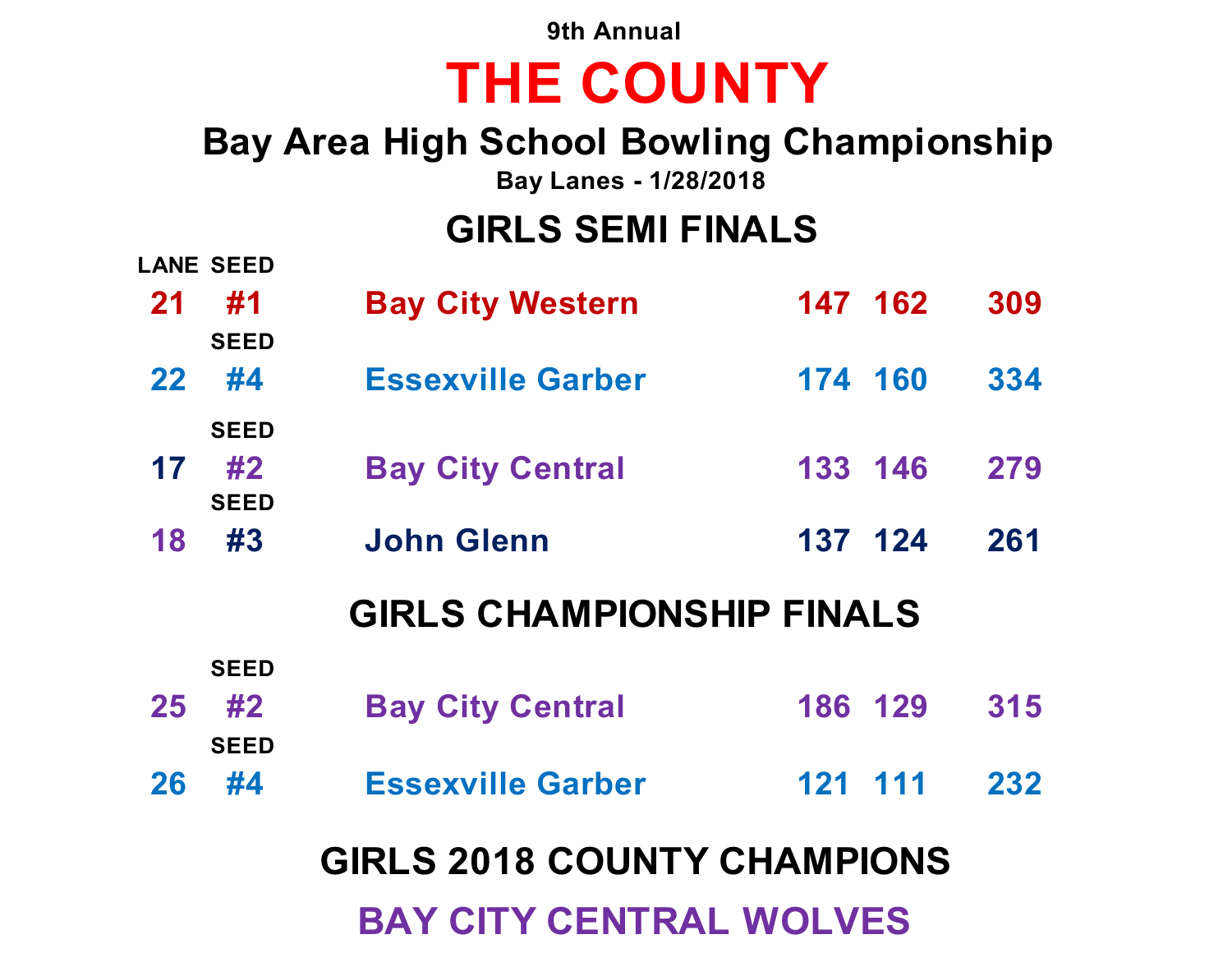**9th Annual**

# **THE COUNTY**

## **Bay Area High School Bowling Championshi**

**Bay Lanes - 1/28/2018**

### **BOYS SEMI FINALS**

|                                    | <b>LANE SEED</b>  |                          |         |     |  |  |  |  |
|------------------------------------|-------------------|--------------------------|---------|-----|--|--|--|--|
| 25                                 | #1<br><b>SEED</b> | <b>Bay City Western</b>  | 213 186 | 399 |  |  |  |  |
| 26                                 | #4                | <b>Essexville Garber</b> | 127 115 | 242 |  |  |  |  |
|                                    | <b>SEED</b>       |                          |         |     |  |  |  |  |
| 29                                 | #2<br><b>SEED</b> | <b>John Glenn</b>        | 175 167 | 342 |  |  |  |  |
| 30                                 | #3                | <b>Bay City Central</b>  | 160 125 | 285 |  |  |  |  |
| <b>BOYS CHAMPIONSHIP FINALS</b>    |                   |                          |         |     |  |  |  |  |
|                                    | <b>SEED</b>       |                          |         |     |  |  |  |  |
| 21                                 | #1                | <b>Bay City Western</b>  | 201 120 | 321 |  |  |  |  |
|                                    | <b>SEED</b>       |                          |         |     |  |  |  |  |
| 22                                 | #2                | <b>John Glenn</b>        | 168 163 | 331 |  |  |  |  |
| <b>BOYS 2018 COUNTY CHAMPION:</b>  |                   |                          |         |     |  |  |  |  |
| <b>BAY CITY JOHN GLENN BOBCATS</b> |                   |                          |         |     |  |  |  |  |